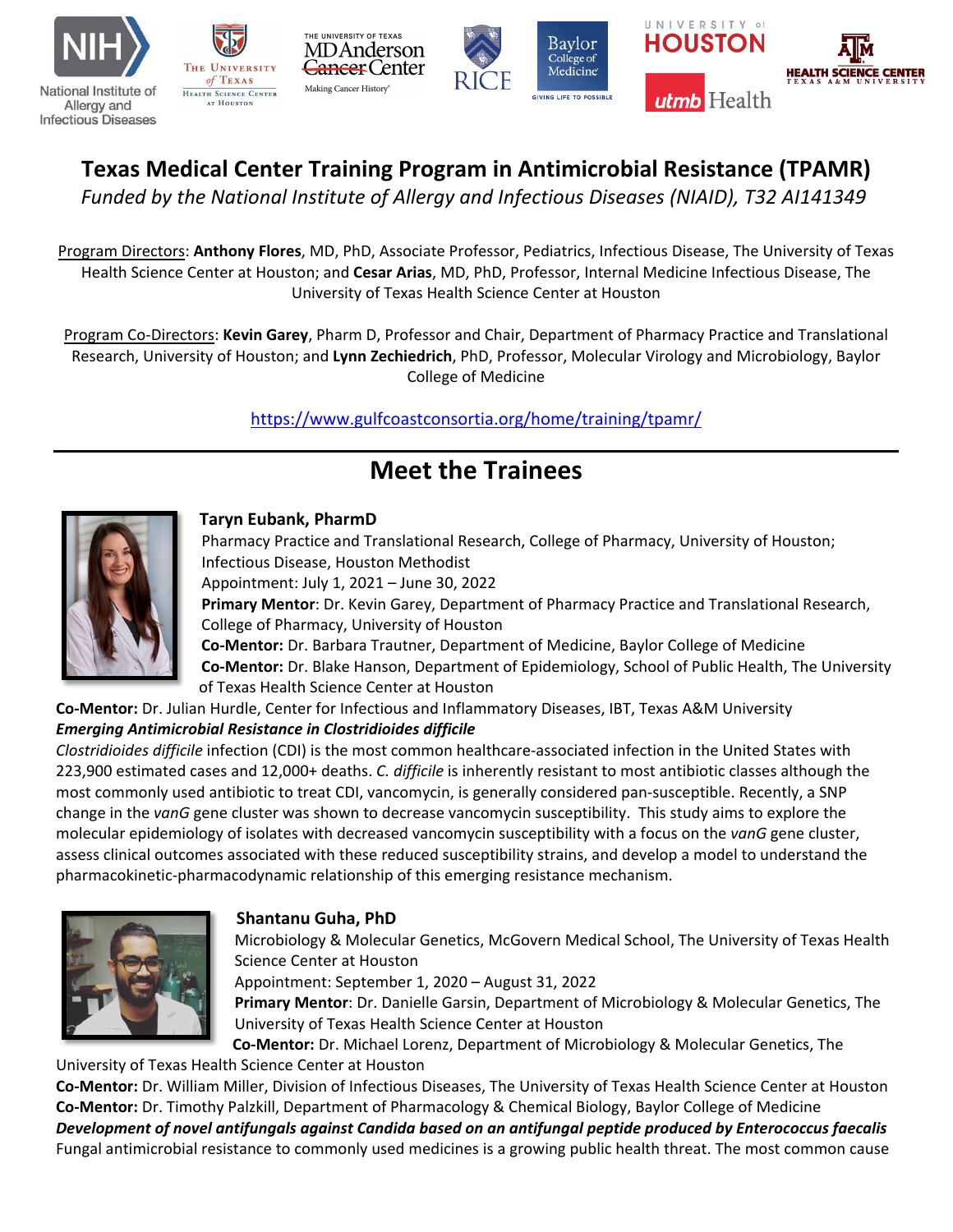of dangerous, bloodstream fungal infections are *Candida* species, and there are emergent strains of *Candida* resistant to all current antifungals; this highlights a dire need for novel antifungals. The basis of this project in developing novel antifungal agents is a secreted bacterial peptide (EntV) which is produced by *Enterococcus faecalis* and restricts *C. albicans* to a non-virulent form*.* This investigation aims to identify the minimal structural features necessary for EntV activity, generate a combinatorial peptide library using the truncated peptide as a template, conduct high-throughput screening to determine gain-of-function peptide variants, and test EntV and its variants in preclinical models to determine its effectiveness and potential usage. We hypothesize that by rationally varying specific residues in combination, we will generate more potent antifungal peptides than the template sequence through synthetic molecular evolution.



#### **Kara Hood, PhD**

Pathology and Genomic Medicine, Houston Methodist Research Institute Appointment: October 1, 2021 – September 30, 2022 **Primary Mentor:** Dr. Cesar A. Arias, Pathology and Genomic Medicine, Houston Methodist Research Institute **Co-Mentor:** Dr. Anna Konovalova, Assistant Professor, Microbiology and Molecular Genetics, UT Health Science Center at Houston **Co-Mentor:** Dr. Yousif Shamoo, Ralph & Dorothy Looney Professor, BioSciences, and Vice Provost

for Research, Rice University

### *Molecular Characterization of Transmembrane Proteins of the Lia System Involved in Daptomycin Resistance in Enterococci*

Enterococci are gram-positive commensals that can cause life-threatening bacteremia in immunocompromised patients. Susceptible infections are treated with vancomycin, but the rise of vancomycin-resistant enterococci (VRE) is a serious threat to public health. VRE can be treated with daptomycin but the development of daptomycin resistance is often rapid and dramatic; therefore, resistance mechanisms must be understood to circumvent their development. Mutations that confer daptomycin resistance in Enterococcus faecalis are often found in the three-component signaling system LiaFSR. LiaFSR regulates the organization of the lipid membrane to divert daptomycin away from the cell septum and prevent disruption of cell division. This project aims to directly measure LiaF's activation of LiaS, the putative interaction LiaF with its proposed inhibitor LiaX, and how other downstream proteins mediate the cell's membrane remodeling response once the pathway has been triggered.



### **Eva Preisner, PhD**

Molecular Virology and Microbiology, Baylor College of Medicine Appointment: July 1, 2020 – June 30, 2022 **Primary Mentor:** Dr. Robert Britton, Department of Molecular Virology and Microbiology, Baylor College of Medicine **Co-Mentor:** Dr. Kevin Garey, Department of Pharmacy Practice and Translational Research, University of Houston **Co-Mentor:** Dr. Anthony Maresso, Department of Molecular Virology and Microbiology, Baylor

College of Medicine *Characterization of simplified microbial communities as a safe antimicrobial treatment option in Clostridoides difficile infections*

Antibiotic resistance has emerged as a huge problem leading to an increase in the investigation of non-antibiotic treatment options. Diarrhea caused by infection with *Clostridioides difficile (C. difficile)* is most often a result of antibiotic use in hospital or nursing homes. This antibiotic associated disease has the potential for serious complications, including bloody diarrhea, significant chance of relapse, and death. Once *C. difficile* infection (CDI) recurs, many patients get into a vicious cycle of antibiotic therapy and relapse. Fecal transplants from a healthy person have been effectively used to combat recurrent CDI. Microbes in stool help to restore natural gut communities and its protectiveness against enteric infections. However, this treatment can be dangerous due to the many unknown organisms in stool and their potential for adverse side effects. This study is exploring the idea of restoring the protective gut microbiome by using just a few